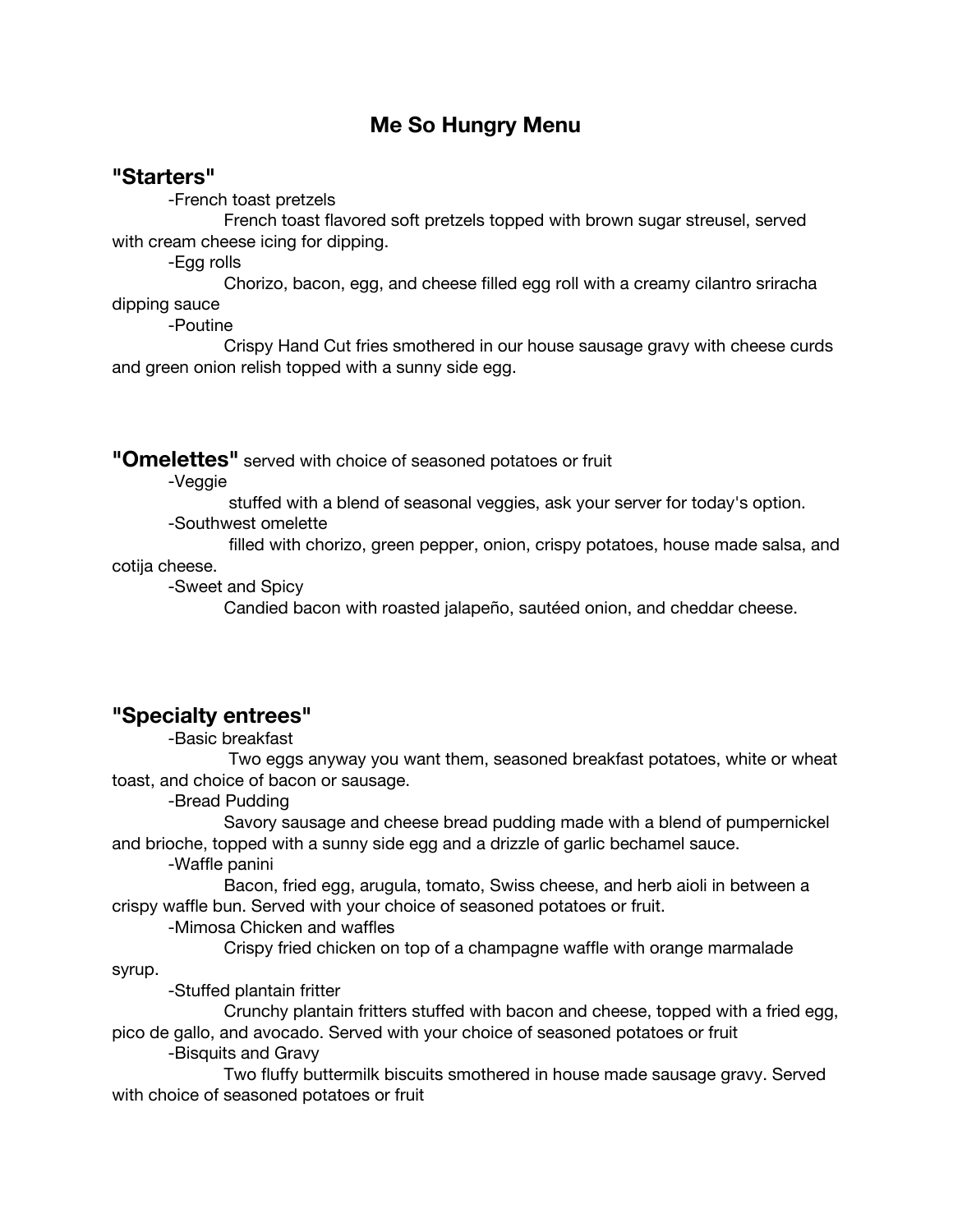-Breakfast Burritto

Breakfast burritos will be stuffed with something new each week, ask your server for this weeks selection. Served with choice of seasoned potatoes or fruit

#### **"Flatbreads"**

-Salmon flatbread

house made flatbread crust with a garlic bechamel sauce, fresh salmon and mozzarella cheese. Topped with over easy eggs, arugula, and caper chimichurri sauce. -Chorizo flatbread

house made flatbread crust with a fresh tomato sauce, chorizo, black beans, and mozzarella. Topped with over easy eggs, avocado, and a drizzle of pineapple green chili salsa.

# **"Dutch baby pancakes"** minimum <sup>20</sup> minutes required

-Apple pie

Fluffy Dutch baby pancake with homemade apple pie filling baked into it, topped with brown sugar streusel and whipped cream

-Classic

Classic Dutch baby pancake topped with fresh fruit and whipped cream

# **"French Toast"**

-Stout toast

Oatmeal stout battered French toast topped with brûléed bananas and toasted

oats.

-Raspberry

Classic French toast with a whipped raspberry mousse, chambord syrup, and fresh berries.

#### **"Lighter fare"** served with choice of seasoned potatoes or fruit

- -Quiche stuffed peppers
	- Roasted peppers filled with turkey sausage, spinach, and egg white quiche.
- -Salmon cakes

Crisp salmon cakes topped with wilted spinach, poached eggs, and a dill cream. -Classic Breakfast

scrambled egg whites, fresh fruit, and wheat toast.